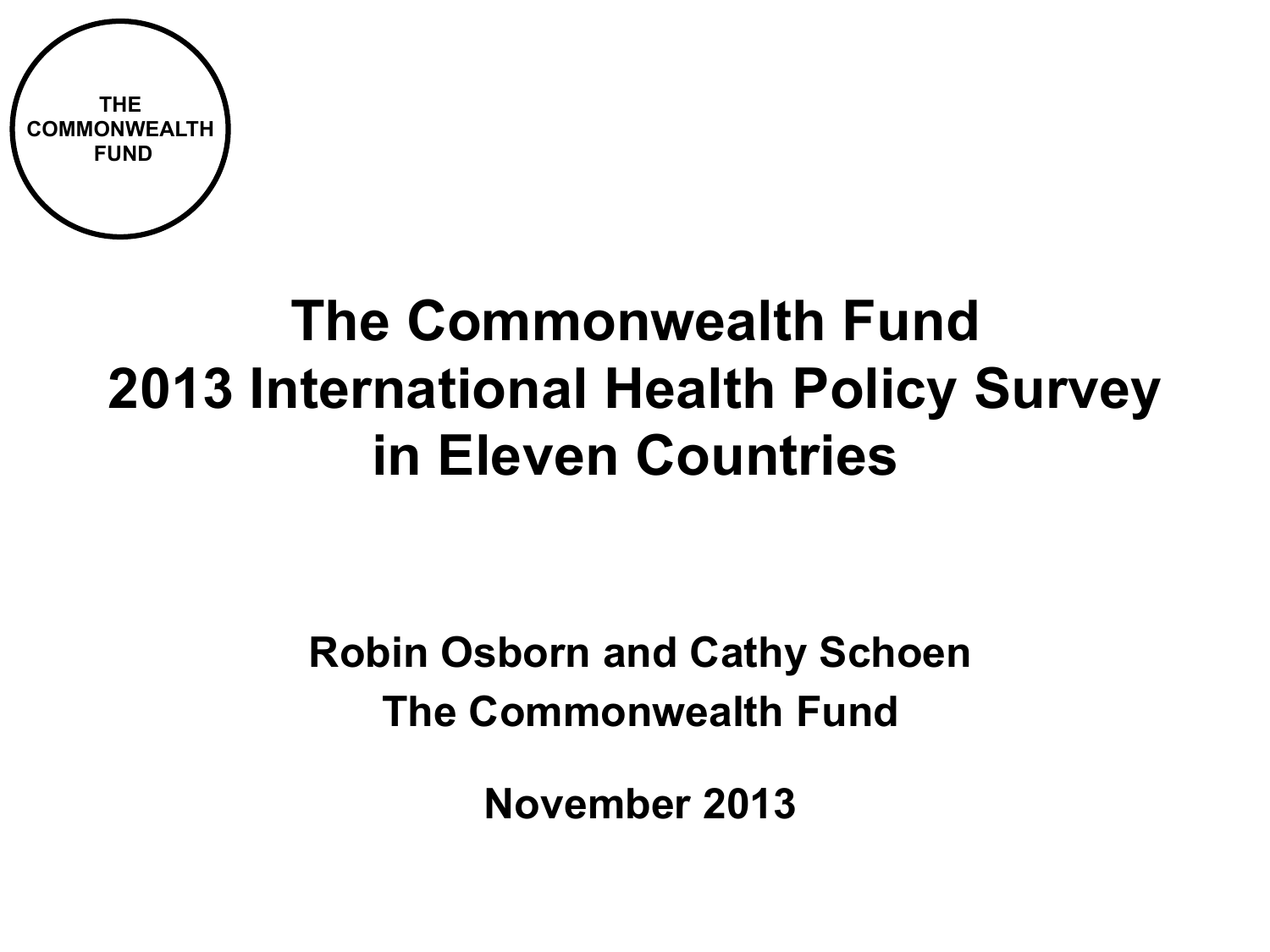### **The Commonwealth Fund 2013 International Health Policy Survey in Eleven Countries**

- **Survey of adults age 18 and older in eleven countries.**
- **Sample sizes: Australia (2,200), Canada (5,412), France (1,406), Germany (1,125), Netherlands (1,000), New Zealand (1,000), Norway (1,000), Sweden (2,400), Switzerland (1,500), United Kingdom (1,000), United States (2,002).**
- **Survey in the field February to June 2013.**
- **Conducted by Social Science Research Solutions and country contractors (by landline and cell phone).**
- **Presentation topics: affordability and cost-related access barriers; access to primary care, emergency department, and specialist care; complexity; and system views.**

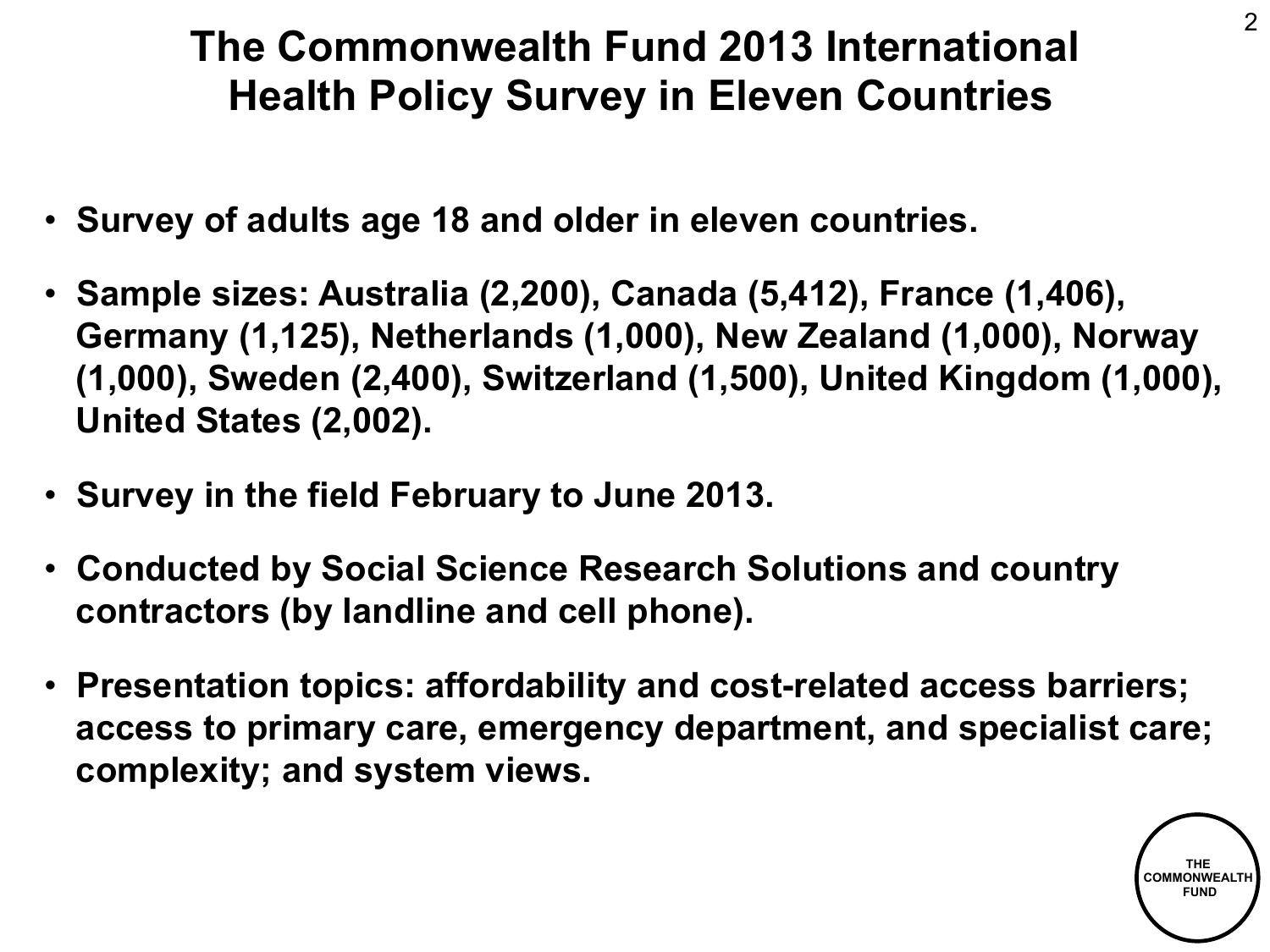# **Affordability and Cost-Related Access Barriers**

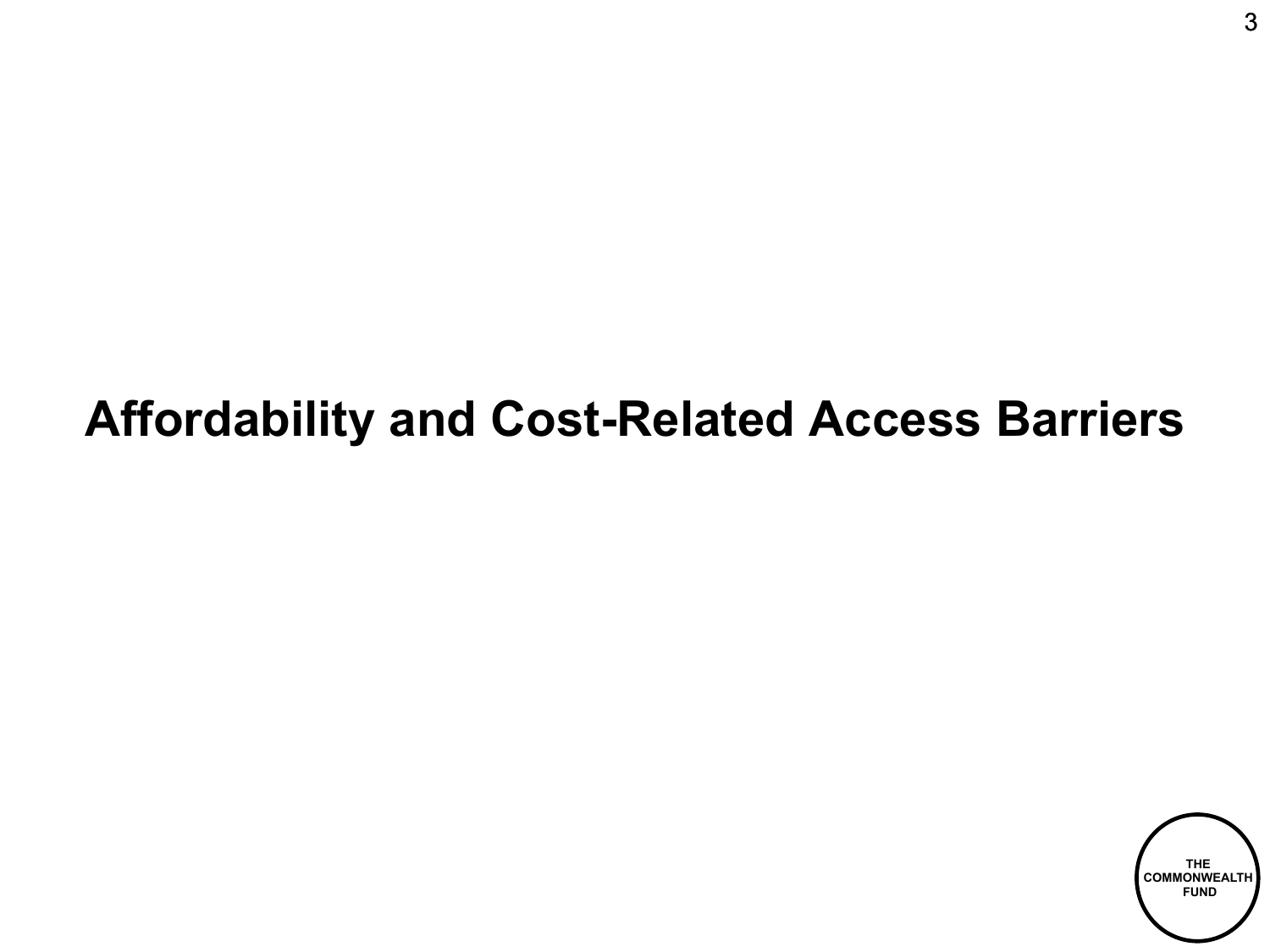

Source: OECD Health Data 2013.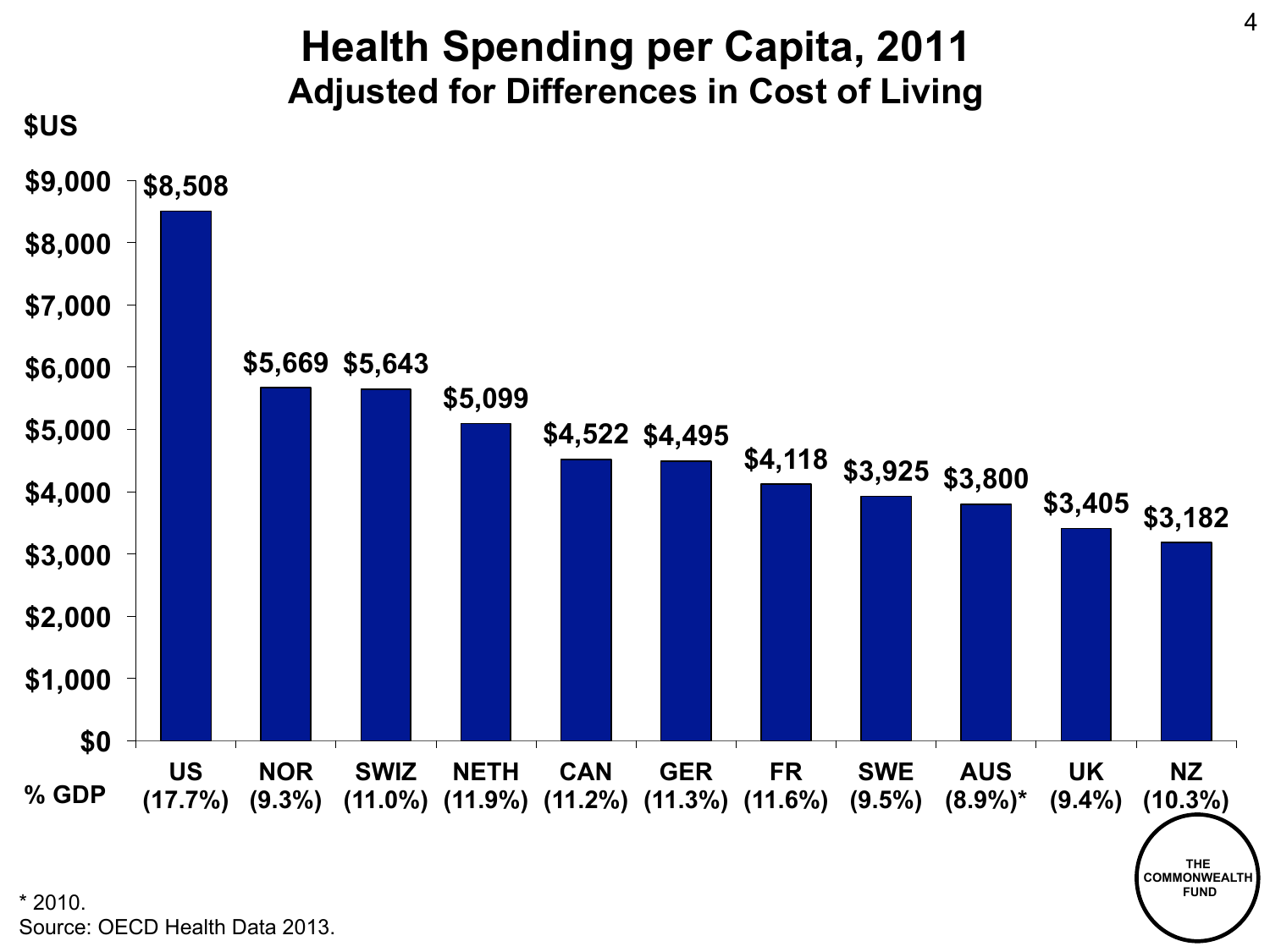### **Key National Insurance Design and Cost-Sharing Policies, 2013**

|                                             | <b>AUS</b> | <b>CAN</b> | <b>FR</b>                  | <b>GER</b>                 | <b>NETH</b> | <b>NZ</b>   | <b>NOR</b>   | <b>SWE</b>   | <b>SWIZ</b> | <b>UK</b>                  | US*        |
|---------------------------------------------|------------|------------|----------------------------|----------------------------|-------------|-------------|--------------|--------------|-------------|----------------------------|------------|
| <b>Deductible</b>                           | <b>No</b>  | <b>No</b>  | <b>No</b>                  | <b>No</b>                  | <b>Yes</b>  | <b>No</b>   | <b>No</b>    | <b>No</b>    | <b>Yes</b>  | <b>No</b>                  | <b>Yes</b> |
| <b>Caps on</b><br>out-of-pocket<br>spending | <b>Yes</b> | <b>No</b>  | <b>No</b>                  | <b>Yes</b>                 | <b>No</b>   | <b>No</b>   | <b>Yes</b>   | <b>Yes</b>   | <b>Yes</b>  | <b>No</b>                  | <b>No</b>  |
| <b>Core benefit</b>                         |            |            |                            |                            |             |             |              |              |             |                            |            |
| <b>Drugs</b>                                | V          |            | V                          | V                          | V           | $\mathbf v$ | $\checkmark$ | $\mathbf v$  | V           | $\checkmark$               |            |
| Dental (adults)                             |            |            | $\boldsymbol{\mathcal{U}}$ | $\boldsymbol{\mathscr{C}}$ |             |             |              | $\checkmark$ |             | $\boldsymbol{\mathcal{U}}$ |            |

\* Before insurance market reforms take effect in 2014. Source: S. Thomson, R. Osborn, D. Squires, and M. Jun, *International Profiles of Health Care Systems, 2013,* The Commonwealth Fund, Nov. 2013.

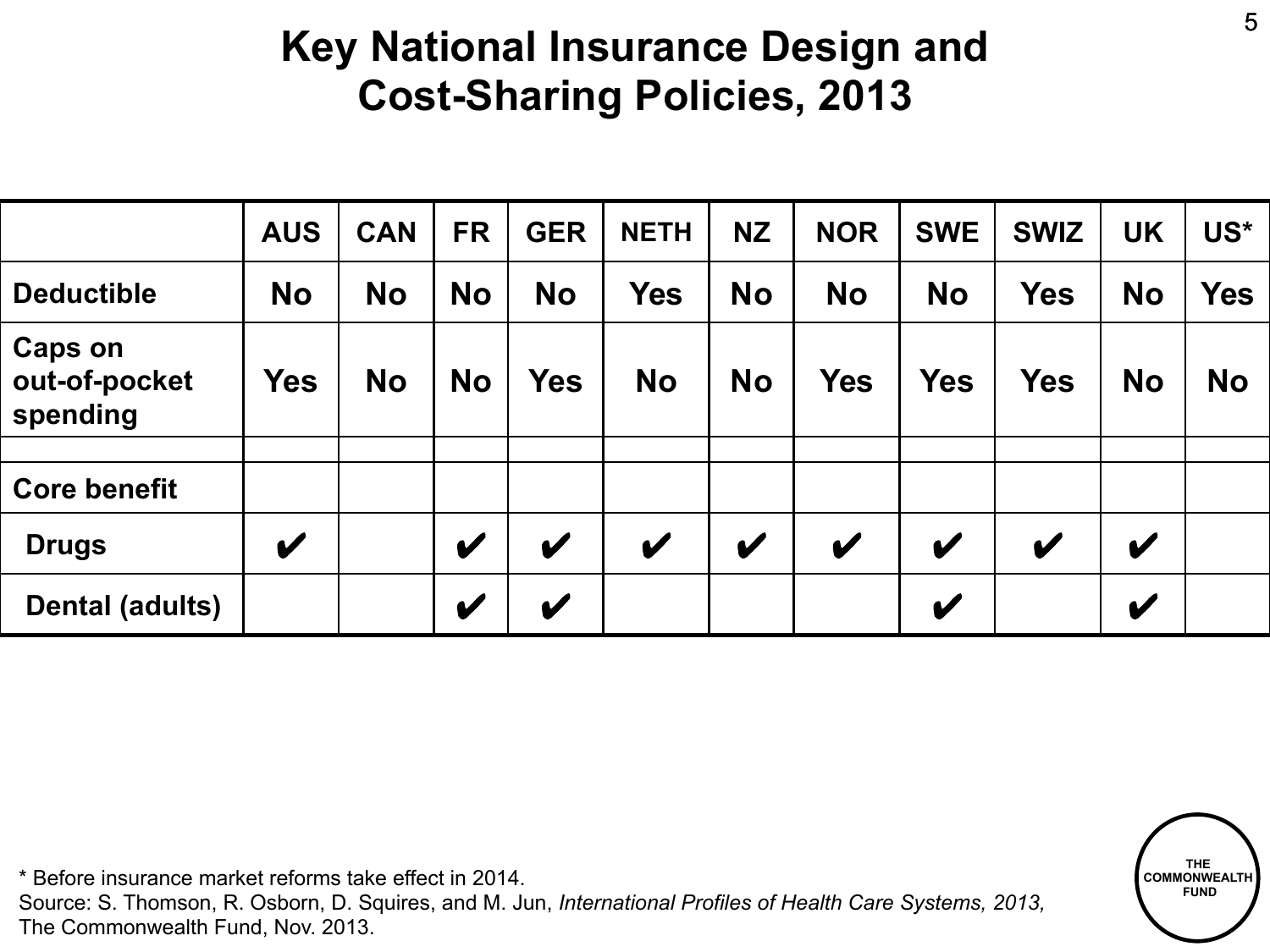

Source: 2013 Commonwealth Fund International Health Policy Survey in Eleven Countries. \* Did not fill/skipped prescription, did not visit doctor with medical problem, and/or did not get recommended care.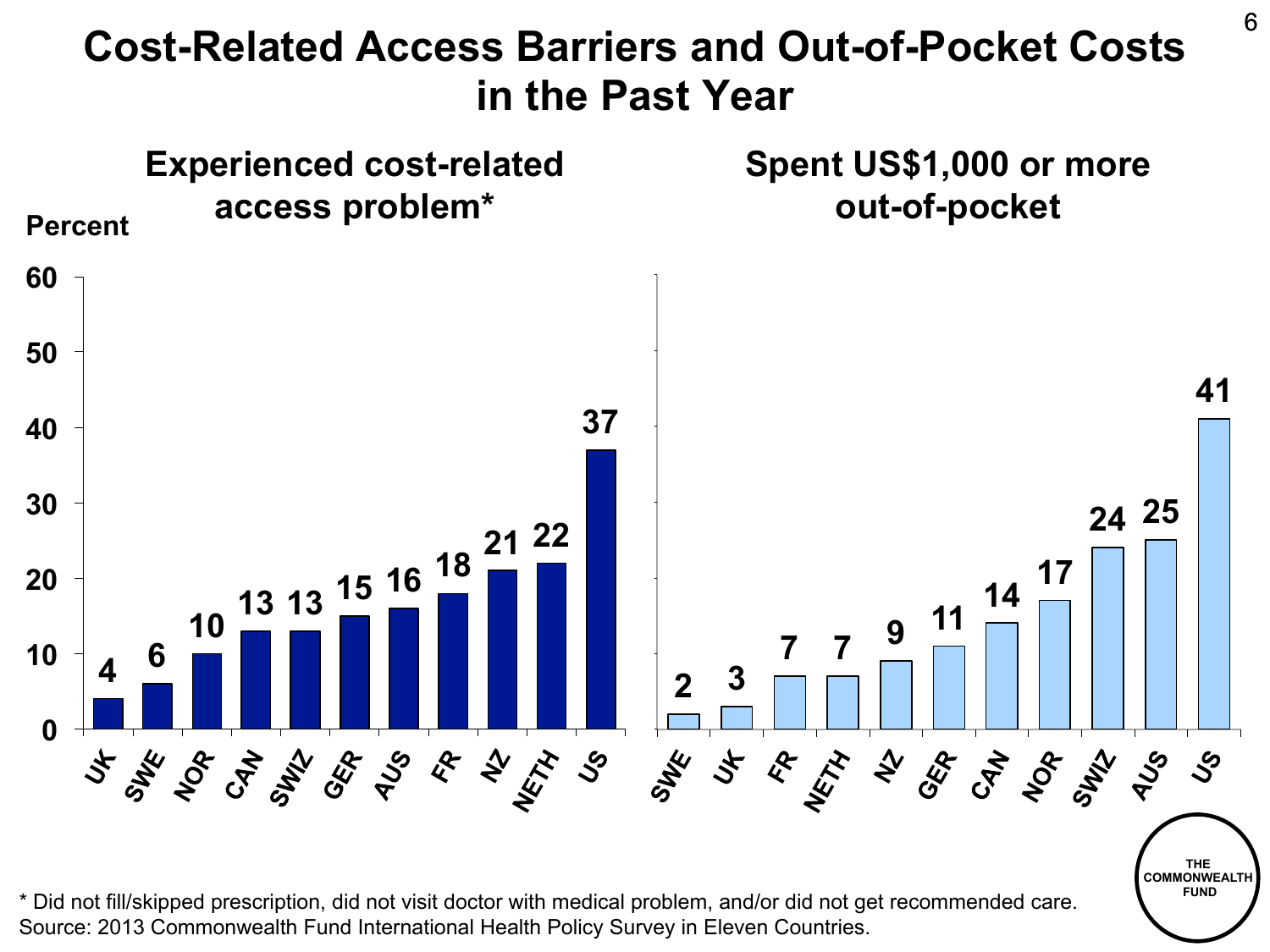#### **Serious Problems Paying or Unable to Pay Medical Bills in the Past Year**



Source: 2013 Commonwealth Fund International Health Policy Survey in Eleven Countries.

**THE COMMONWEALTH FUND**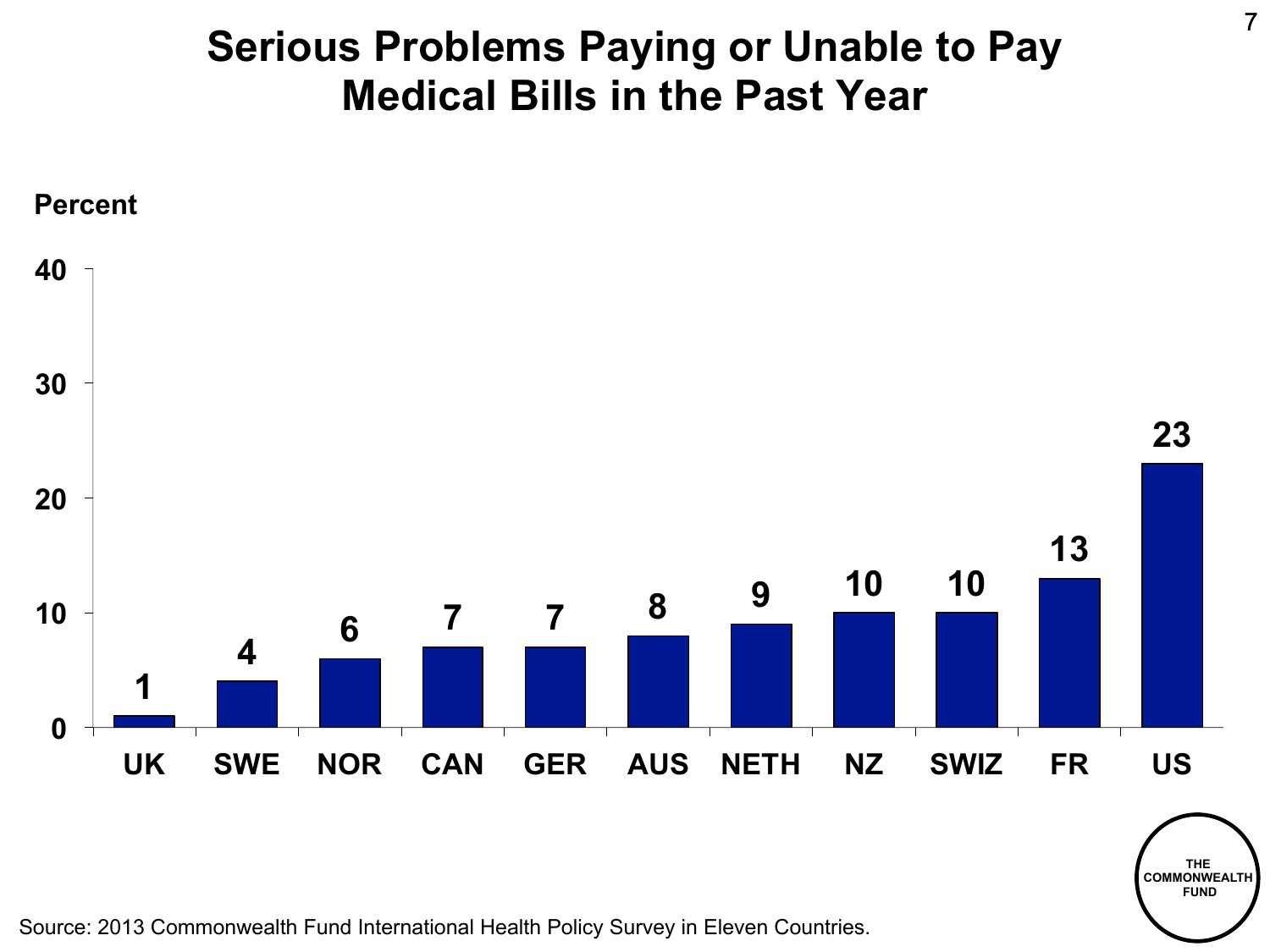### **Gaps in Dental Care**



Source: 2013 Commonwealth Fund International Health Policy Survey in Eleven Countries.

**THE COMMONWEALTH FUND**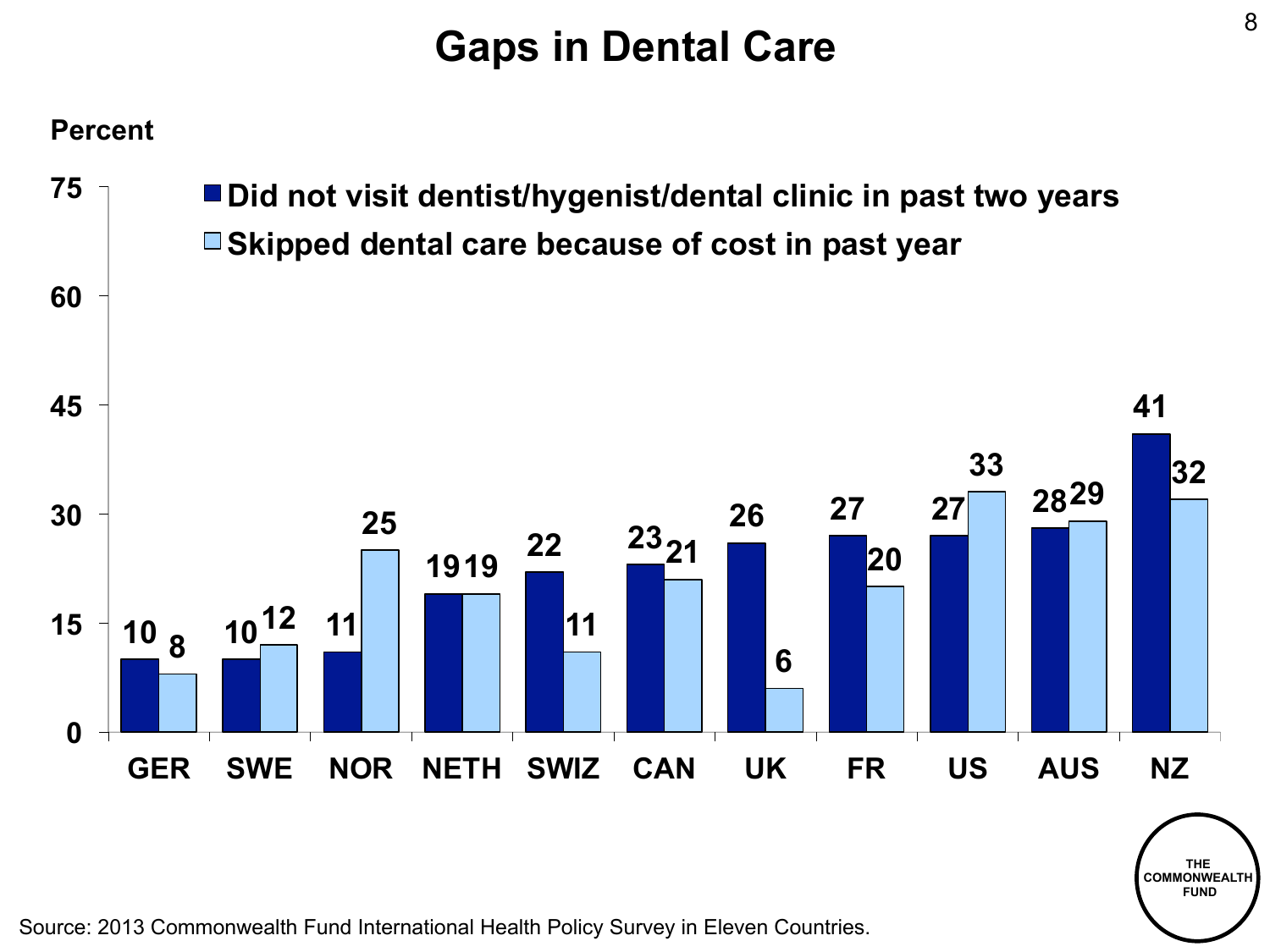### Cost and Access Problems in the Past Year for U.S. Adults, <sup>9</sup> **by Insurance Status**



Source: 2013 Commonwealth Fund International Health Policy Survey in Eleven Countries.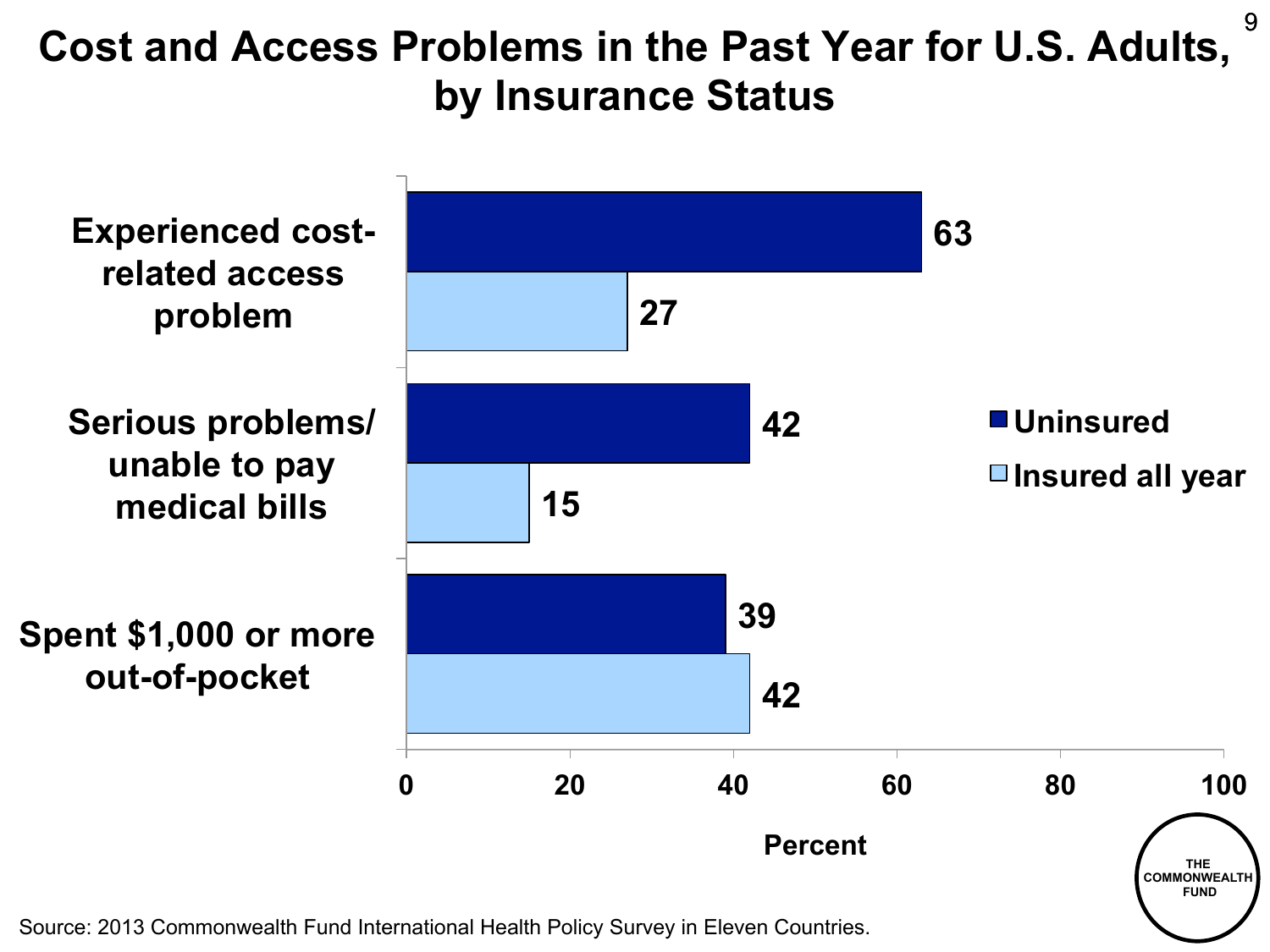## **Access: Primary Care, Emergency Department Use, and Specialist Care**

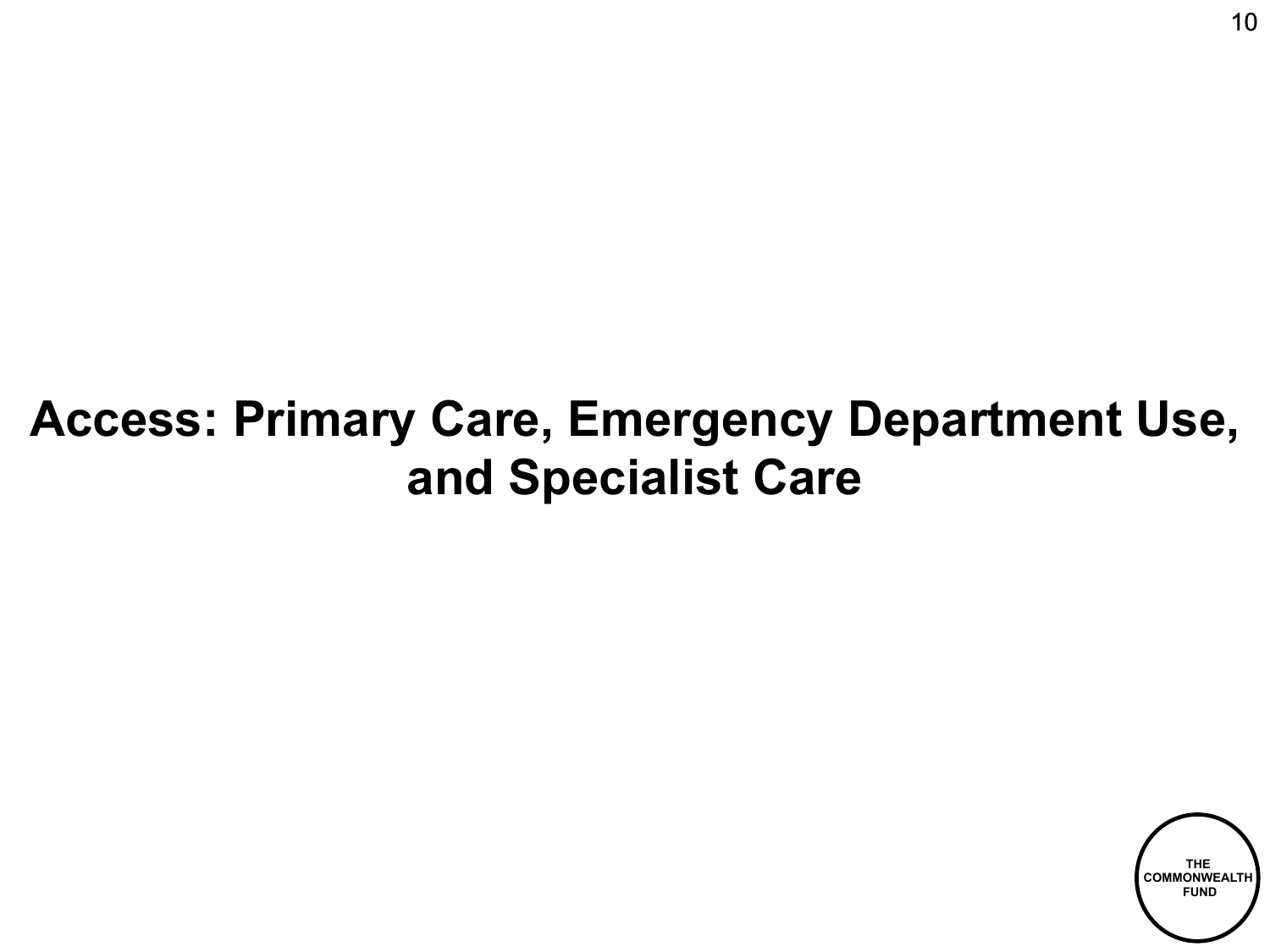#### **Access to Doctor or Nurse When Sick or Needed Care**



Source: 2013 Commonwealth Fund International Health Policy Survey in Eleven Countries.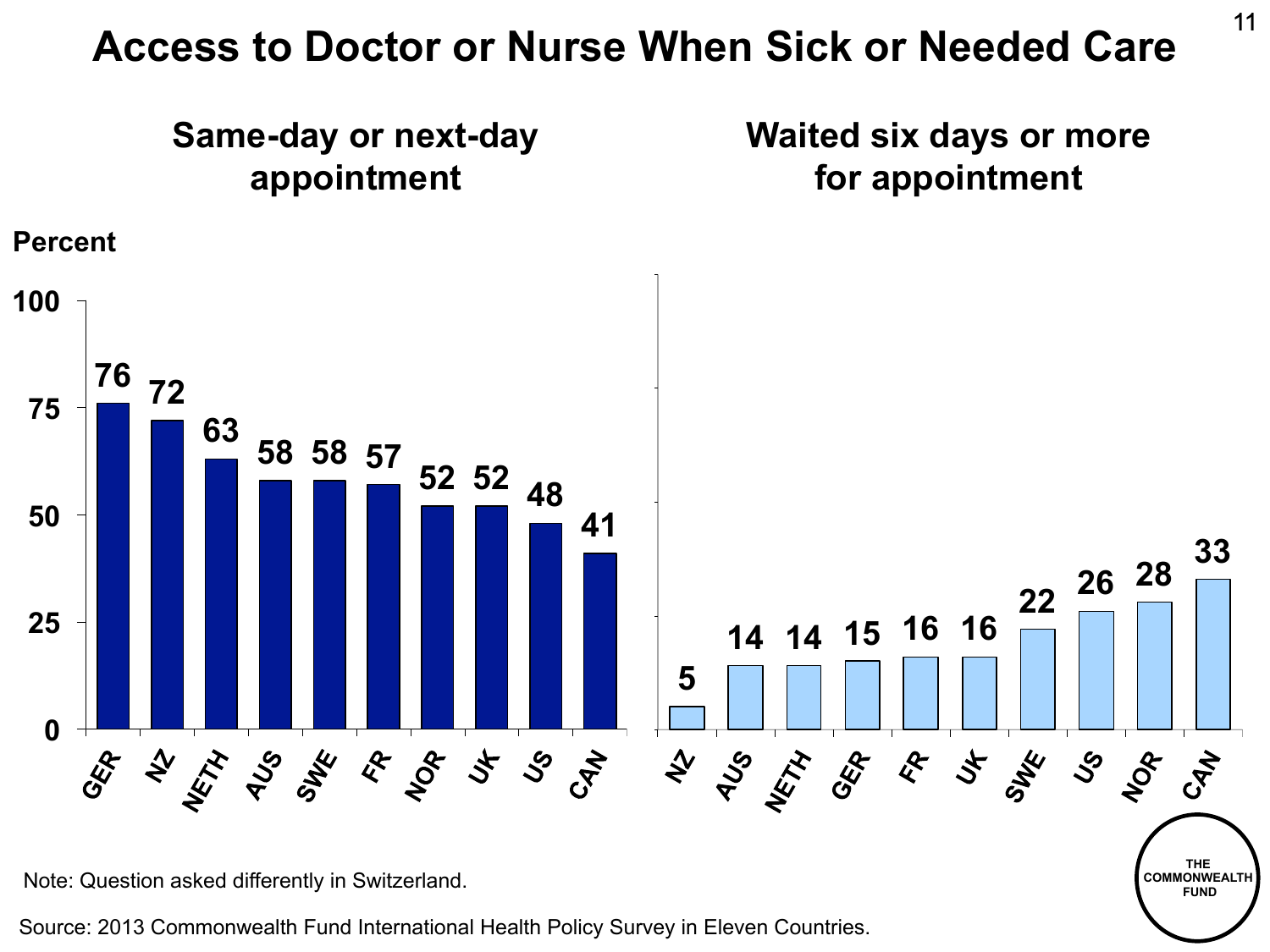#### **When Calling Regular Doctor with a Question, Always or Often Hear Back on the Same Day**



Source: 2013 Commonwealth Fund International Health Policy Survey in Eleven Countries.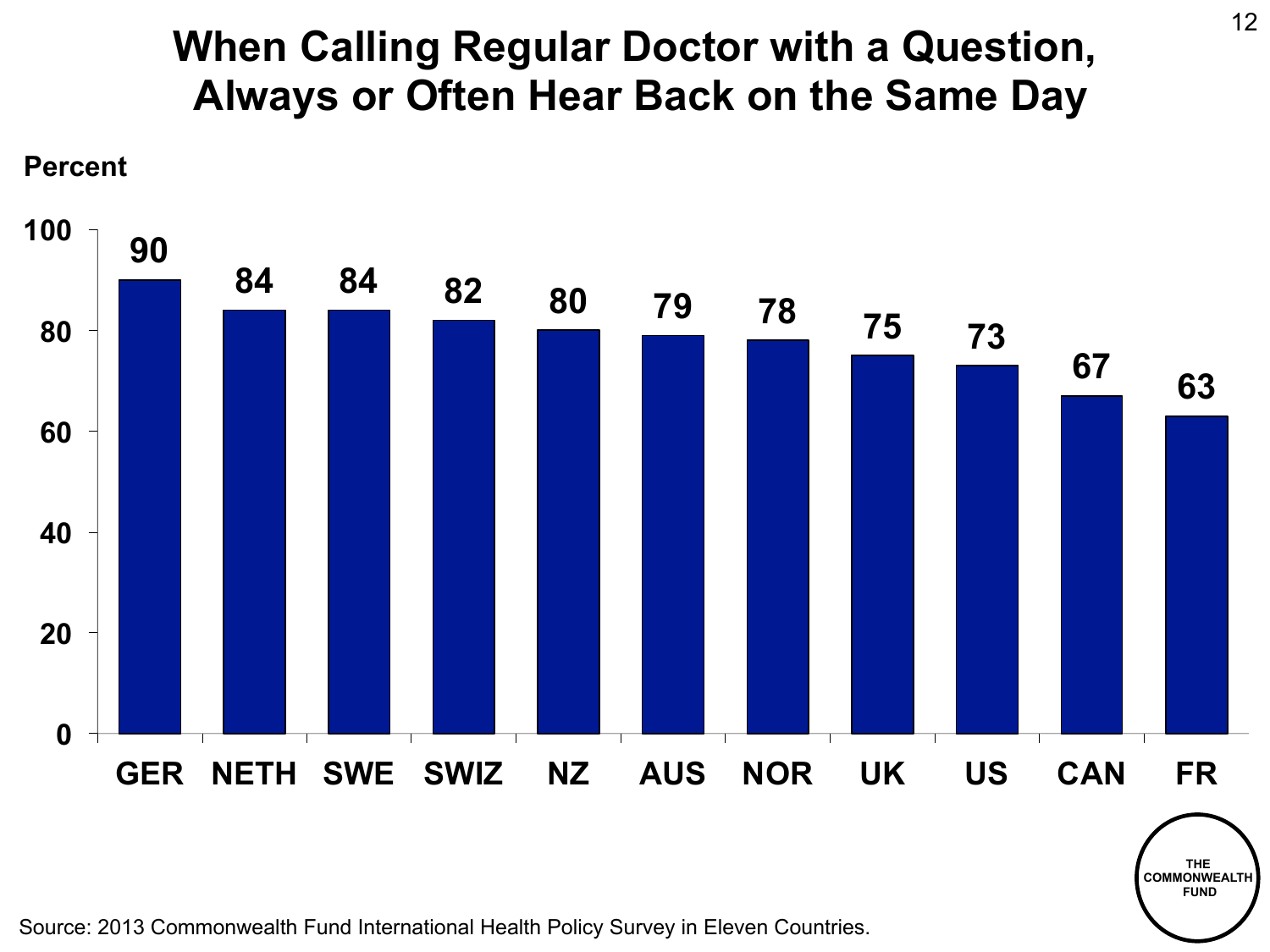#### **Access to After-Hours Care**

*Adults, 2013*  **Easy getting after-hours care without going to the ER** 

*Primary care physicians, 2012*  **Practice has arrangement for patients' after-hours care to see doctor or nurse** 



Source: 2012 and 2013 Commonwealth Fund International Health Policy Surveys.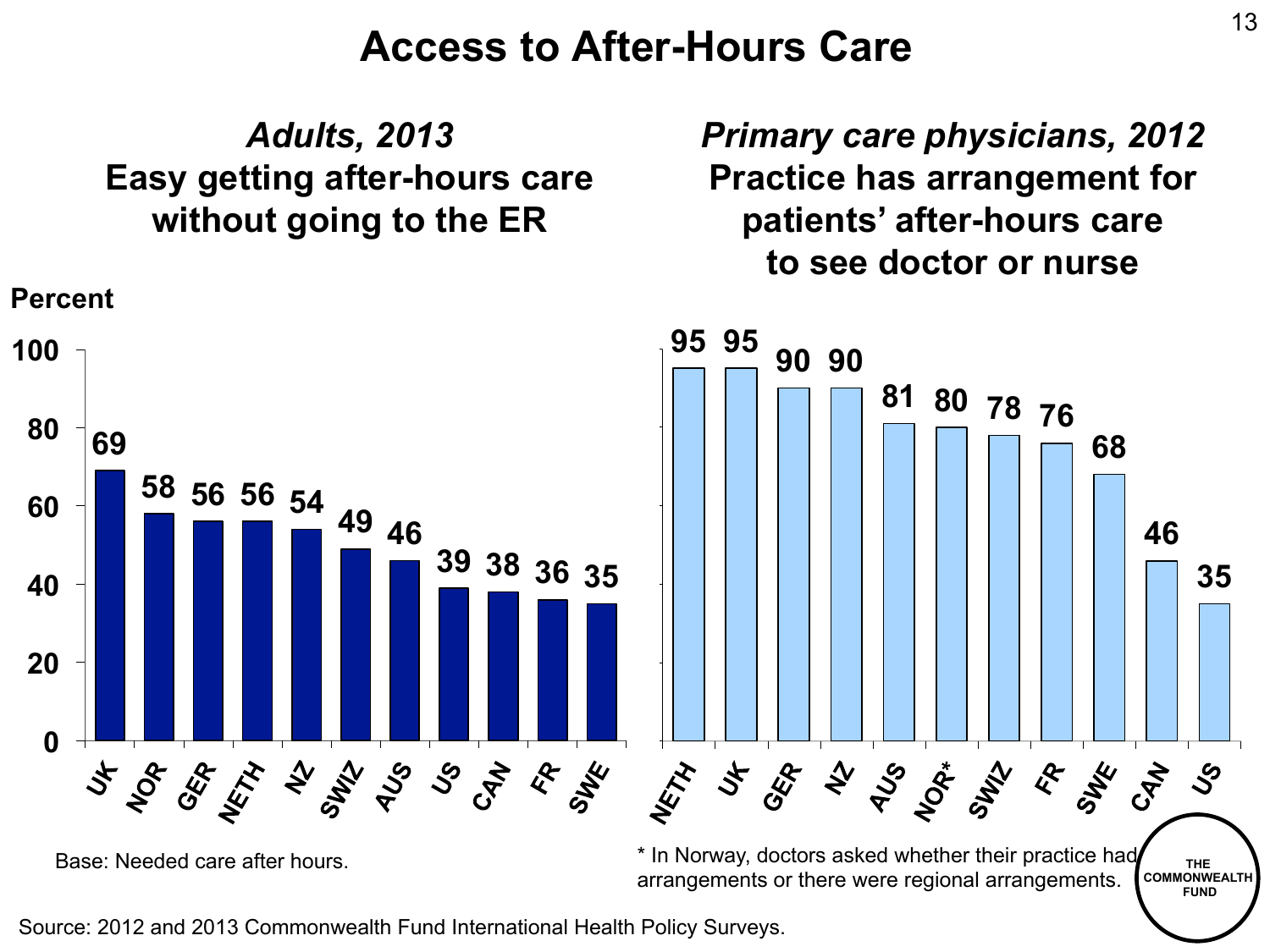#### **Used the Emergency Department in Past Two Years**



Source: 2013 Commonwealth Fund International Health Policy Survey in Eleven Countries.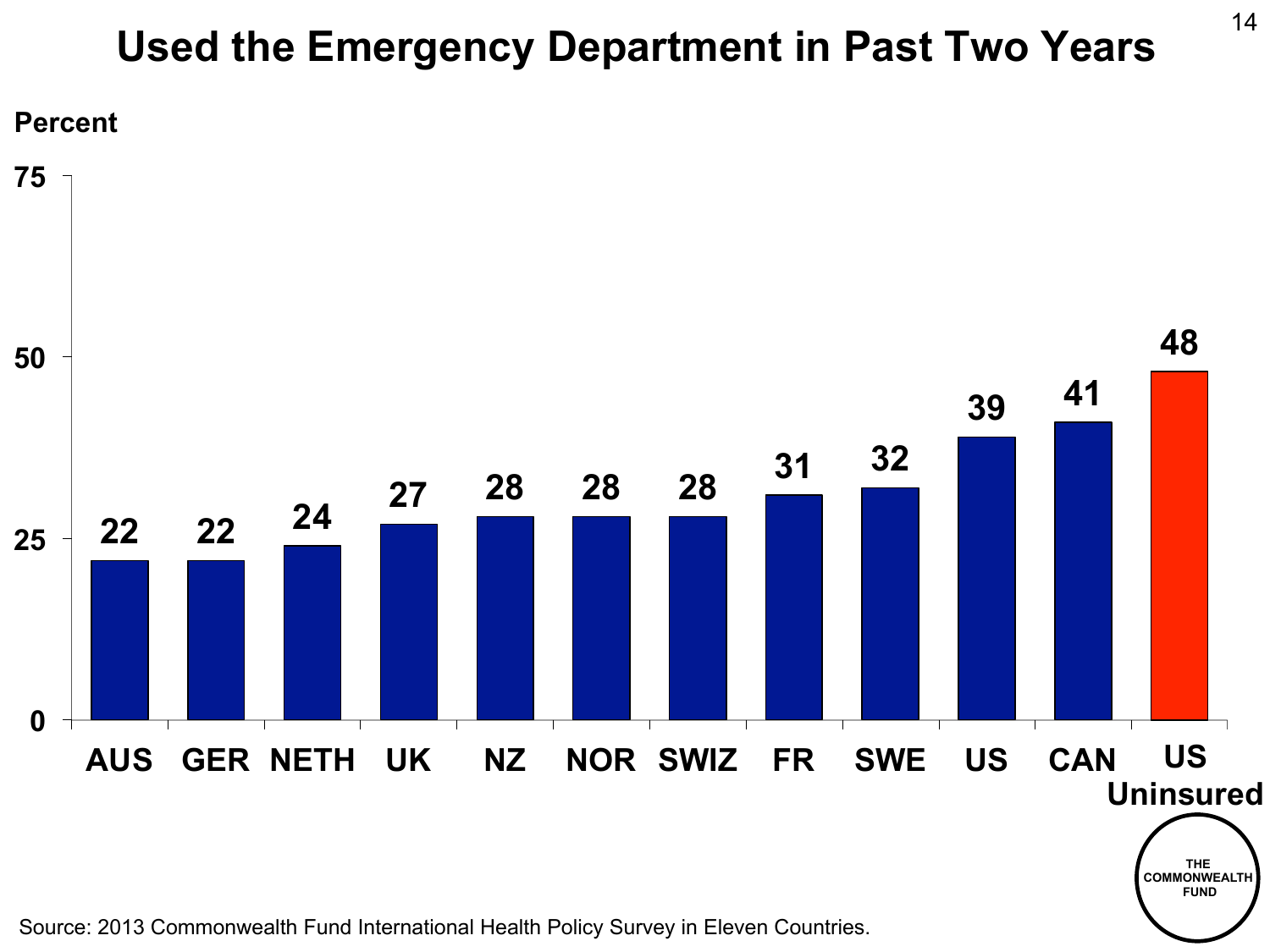#### **Patients' Email Access to Regular Practice**

|                                                          | <b>AUS</b> | <b>CAN</b>     | <b>FR</b>      | <b>GER</b>     | <b>NETH</b> | <b>NZ</b> | <b>NOR</b> | <b>SWE</b> | <b>SWIZ</b> | <b>UK</b> | <b>US</b> |
|----------------------------------------------------------|------------|----------------|----------------|----------------|-------------|-----------|------------|------------|-------------|-----------|-----------|
| <b>Adults, 2013</b>                                      |            |                |                |                |             |           |            |            |             |           |           |
| <b>Can email</b><br>practice with<br>questions           | 24         | 10             | 9              | 19             | 32          | 16        | 22         | 20         | 29          | 25        | 28        |
| <b>Have emailed</b><br>practice in<br>past two years     | 9          | $\overline{2}$ | $\overline{2}$ | $\overline{3}$ | 20          | 5         | 6          | 9          | 15          | 13        | 6         |
|                                                          |            |                |                |                |             |           |            |            |             |           |           |
| <b>Primary care</b><br>doctors, 2012                     |            |                |                |                |             |           |            |            |             |           |           |
| <b>Patients can</b><br>email practices<br>with questions | 21         | 11             | 39             | 45             | 47          | 39        | 27         | 44         | 68          | 35        | 35        |

Source: 2012 and 2013 Commonwealth Fund International Health Policy Surveys.

**THE COMMONWEALTH FUND**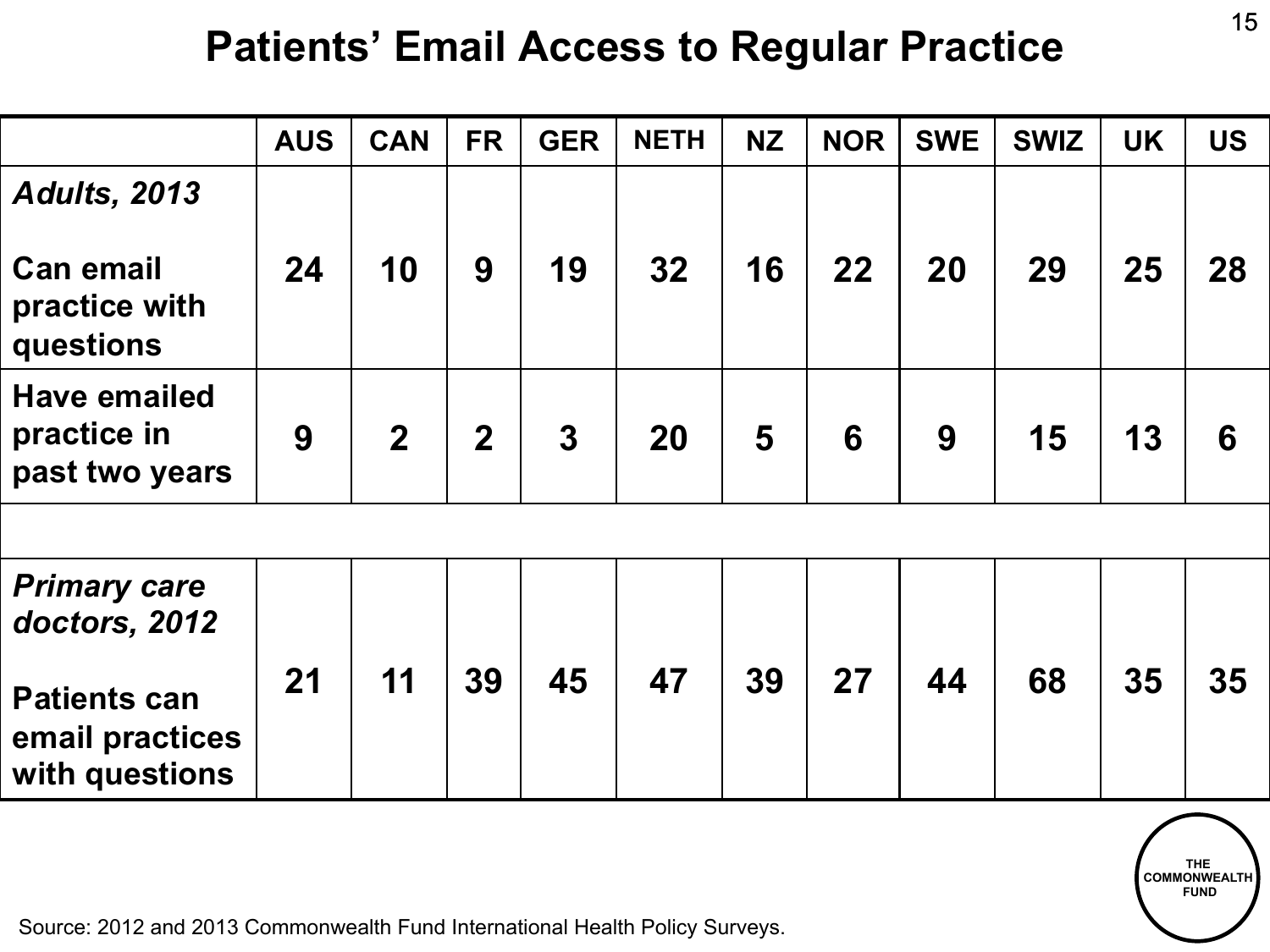#### **Wait Times for Specialist Appointment**



Base: Needed to see specialist in the past two years.

Source: 2013 Commonwealth Fund International Health Policy Survey in Eleven Countries.

**THE COMMONWEALTH FUND**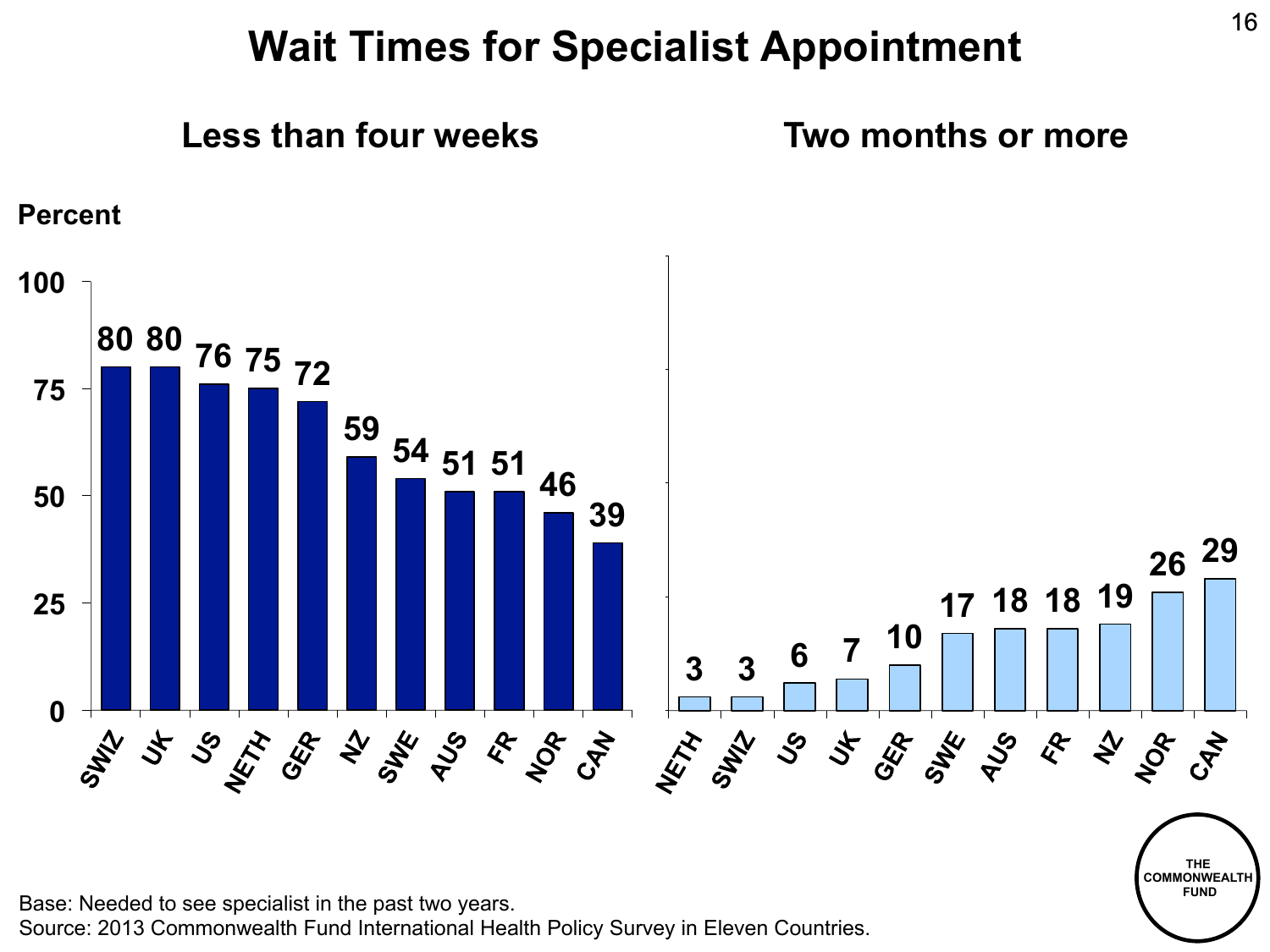# **Complexity**

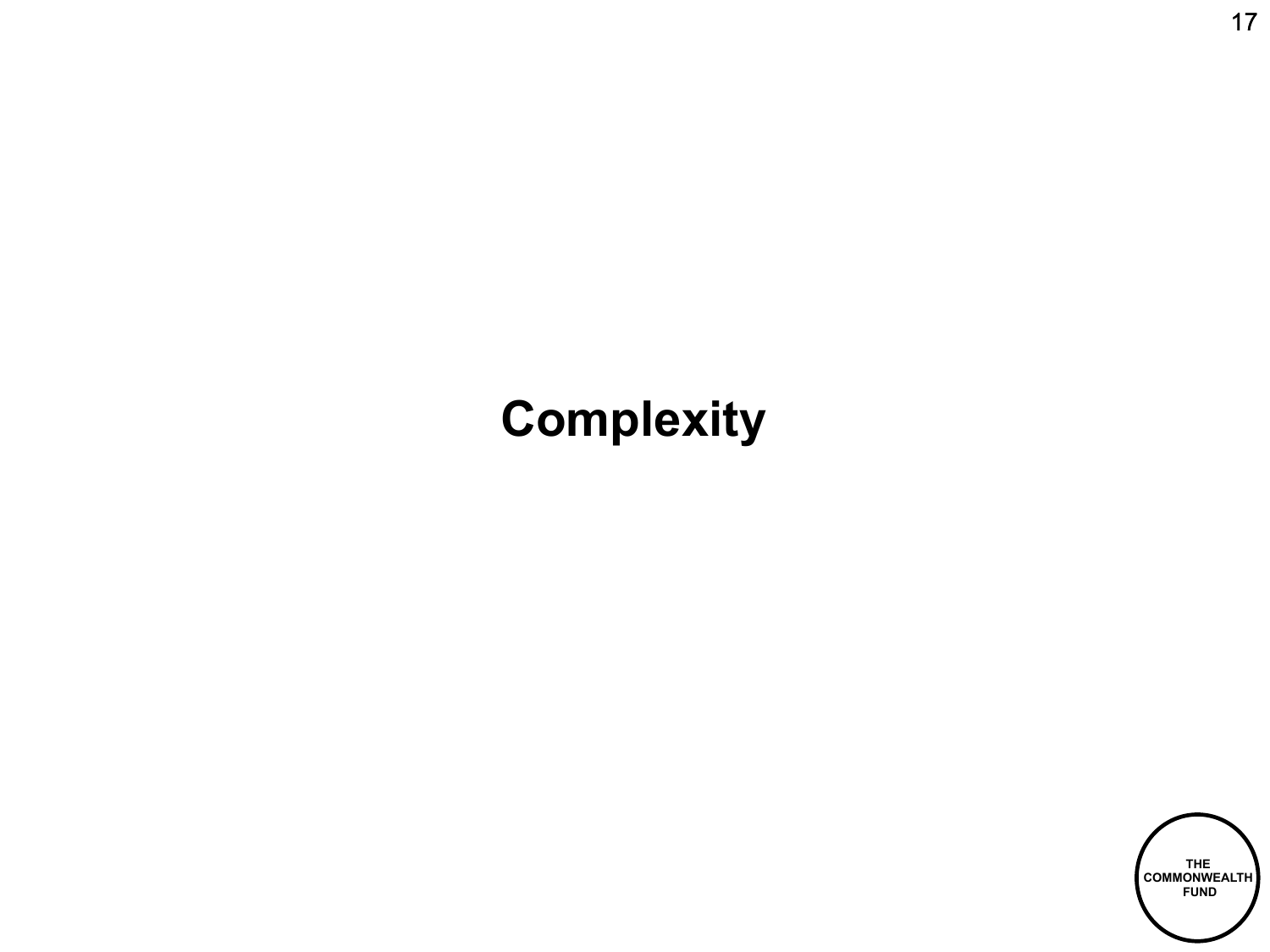#### **Spending on Health Insurance Administration per Capita, 2011 Adjusted for Differences in Cost of Living** 18



Source: OECD Health Data 2013.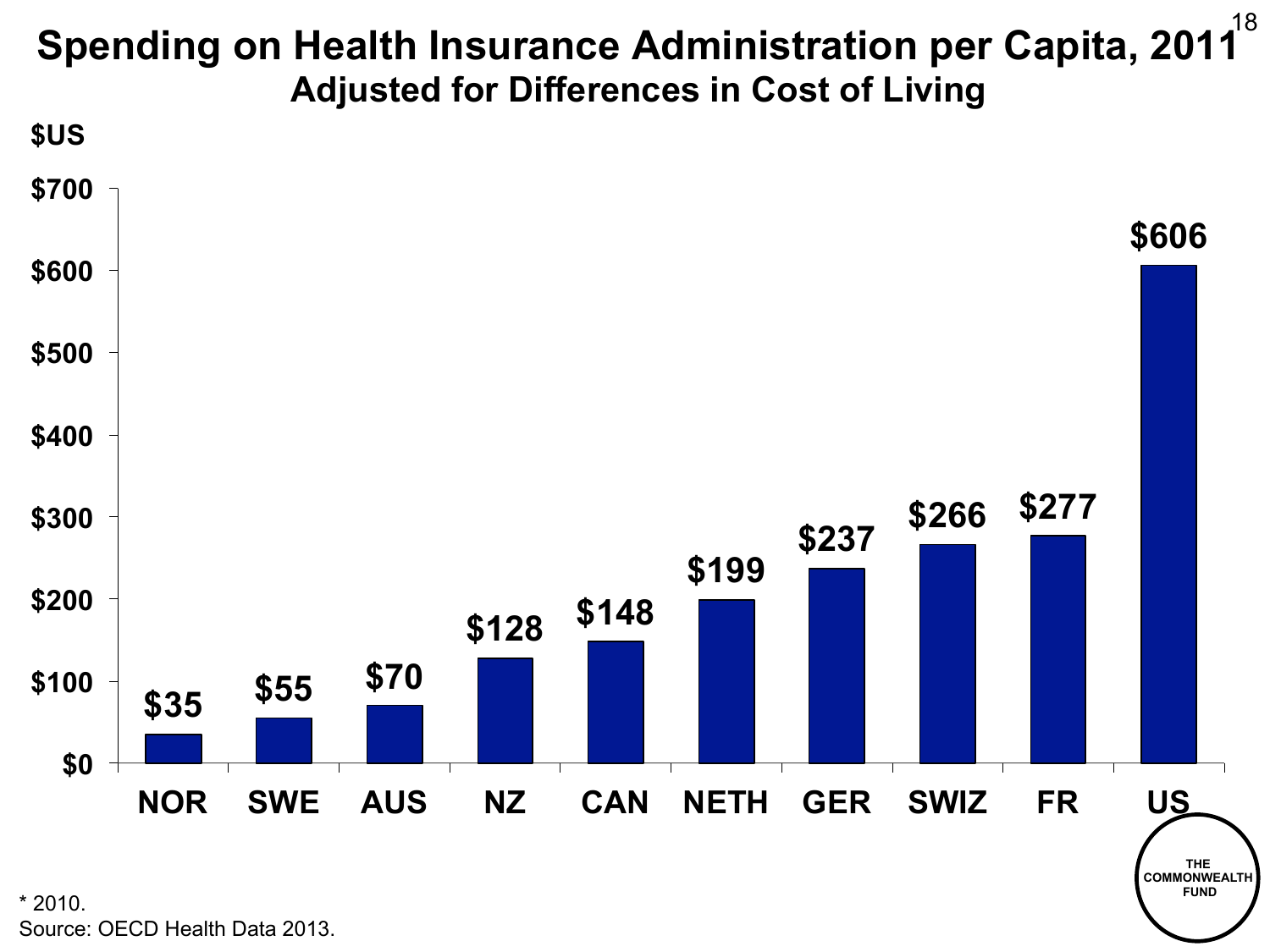#### **Insurance Complexity and Restrictions Create Concerns for Patients and Doctors**



\* Adults spent a lot of time on paperwork or disputes over medical bills and/or insurance denied payment or did not pay as much as expected in the past year.

\*\* Amount of time doctor or staff spend getting patients needed medications/treatments because of coverage restrictions is a major problem.

Source: 2012 and 2013 Commonwealth Fund International Health Policy Surveys.

**THE COMMONWEALT FUND** 

19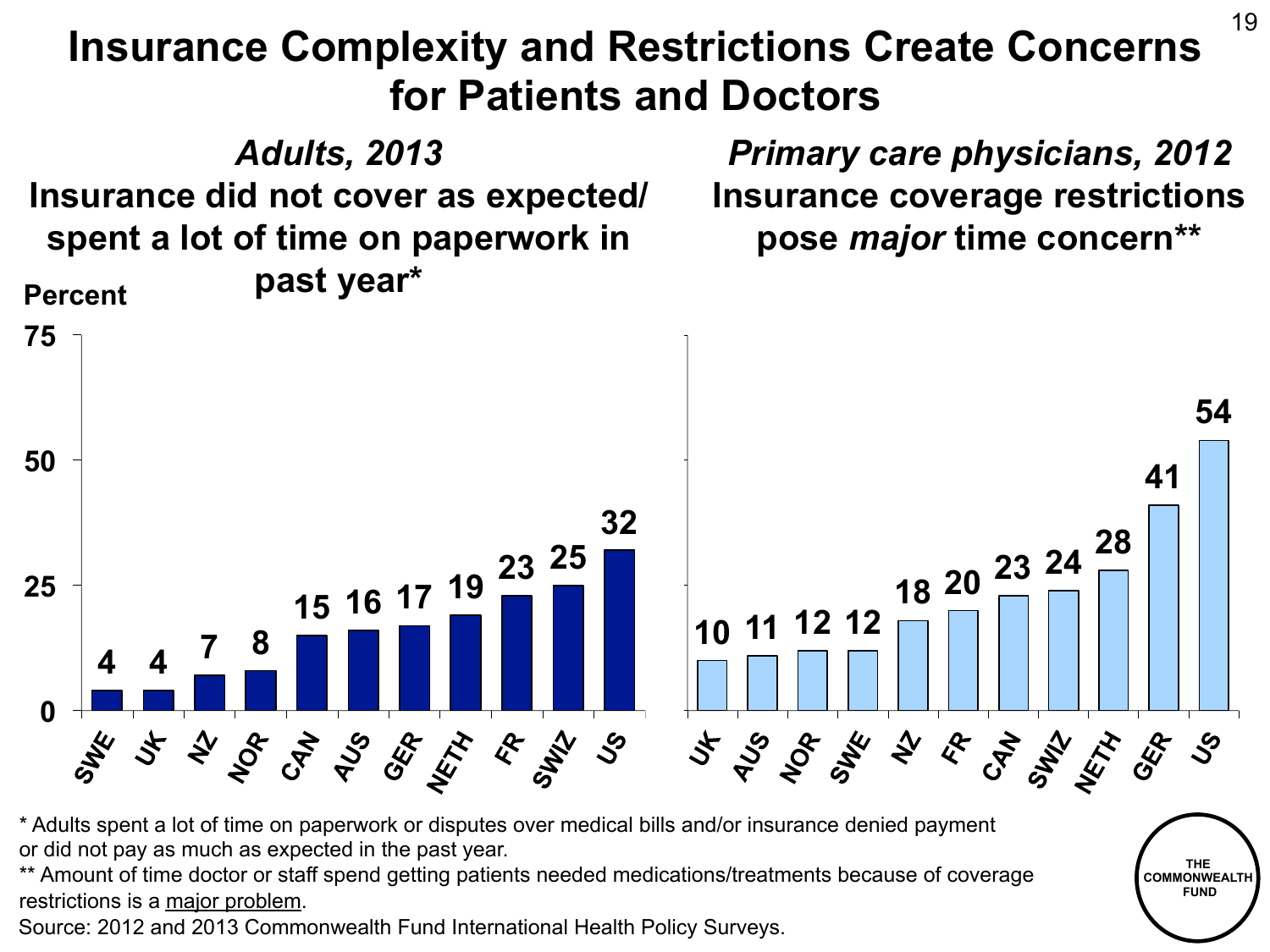# <sup>20</sup>**Overall Views of Health Care System, 2013**

**□ Works well, only minor changes □ Fundamental changes ■ Completely rebuild** 

| <b>UK</b>   |           | 63  |                | 33<br>$\overline{\mathbf{4}}$ |     |                          |  |
|-------------|-----------|-----|----------------|-------------------------------|-----|--------------------------|--|
| <b>SWIZ</b> |           | 54  |                | 40                            |     | $\overline{\mathcal{I}}$ |  |
| <b>NETH</b> | <u>51</u> |     |                | 44                            |     | 5 <sup>1</sup>           |  |
| <b>AUS</b>  | 48        |     |                | 43                            |     | 9                        |  |
| <b>NZ</b>   | 47        |     |                | 45                            |     | 8                        |  |
| <b>NOR</b>  | 46        |     |                | 42                            |     | 12                       |  |
| <b>SWE</b>  | 44        |     |                | 46                            |     | 10                       |  |
| <b>GER</b>  | 42        |     |                | 48                            |     | 10                       |  |
| <b>CAN</b>  | 42        |     |                | 50                            |     | 8                        |  |
| <b>FR</b>   | 40        |     |                | 49                            |     | 11                       |  |
| <b>US</b>   | 25        |     | 48             |                               | 27  |                          |  |
| 0%          | 20%       | 40% |                | 60%                           | 80% | 100%                     |  |
|             |           |     | <b>Percent</b> |                               |     | THE<br>COMMONWEALTH      |  |

Source: 2013 Commonwealth Fund International Health Policy Survey in Eleven Countries.

 **FUND**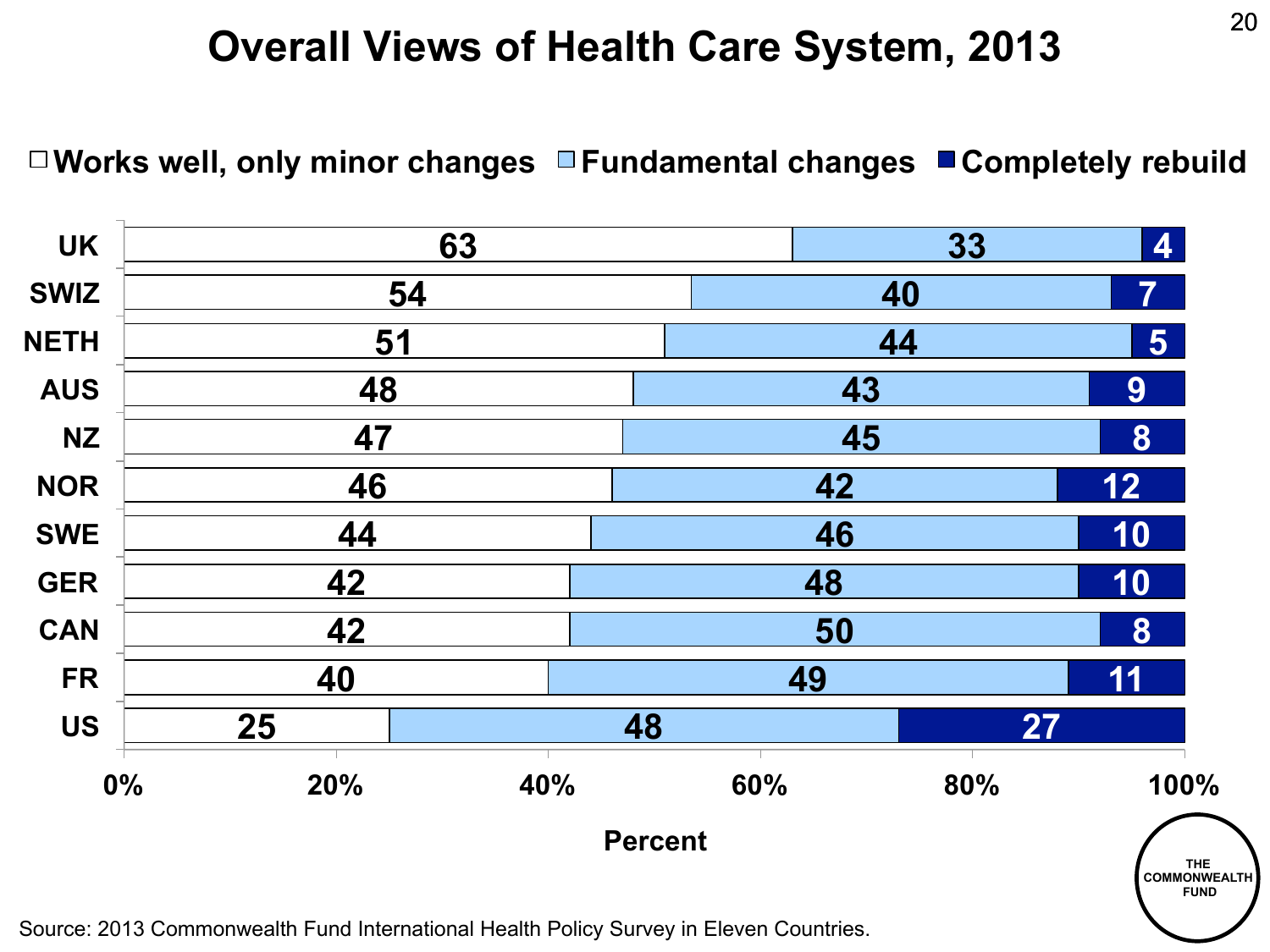# <sup>21</sup>**Insights from Global and Domestic Perspectives**

- **Insurance coverage and insurance** *design* **matter for ensuring access and affordability**
- **Insurance and payment policies targeted at primary care can strengthen access, including after-hours care**
- **Complexity can pose significant health system costs**  o **U.S. provides a cautionary example**
- **Controlling costs while safeguarding access will require vigilance regarding the impact of insurance design changes** 
	- o **Especially for those vulnerable because of chronic disease or limited incomes**
- **Varying country insurance approaches provide rich insights looking forward**

**THE COMMONWEAL FUND**